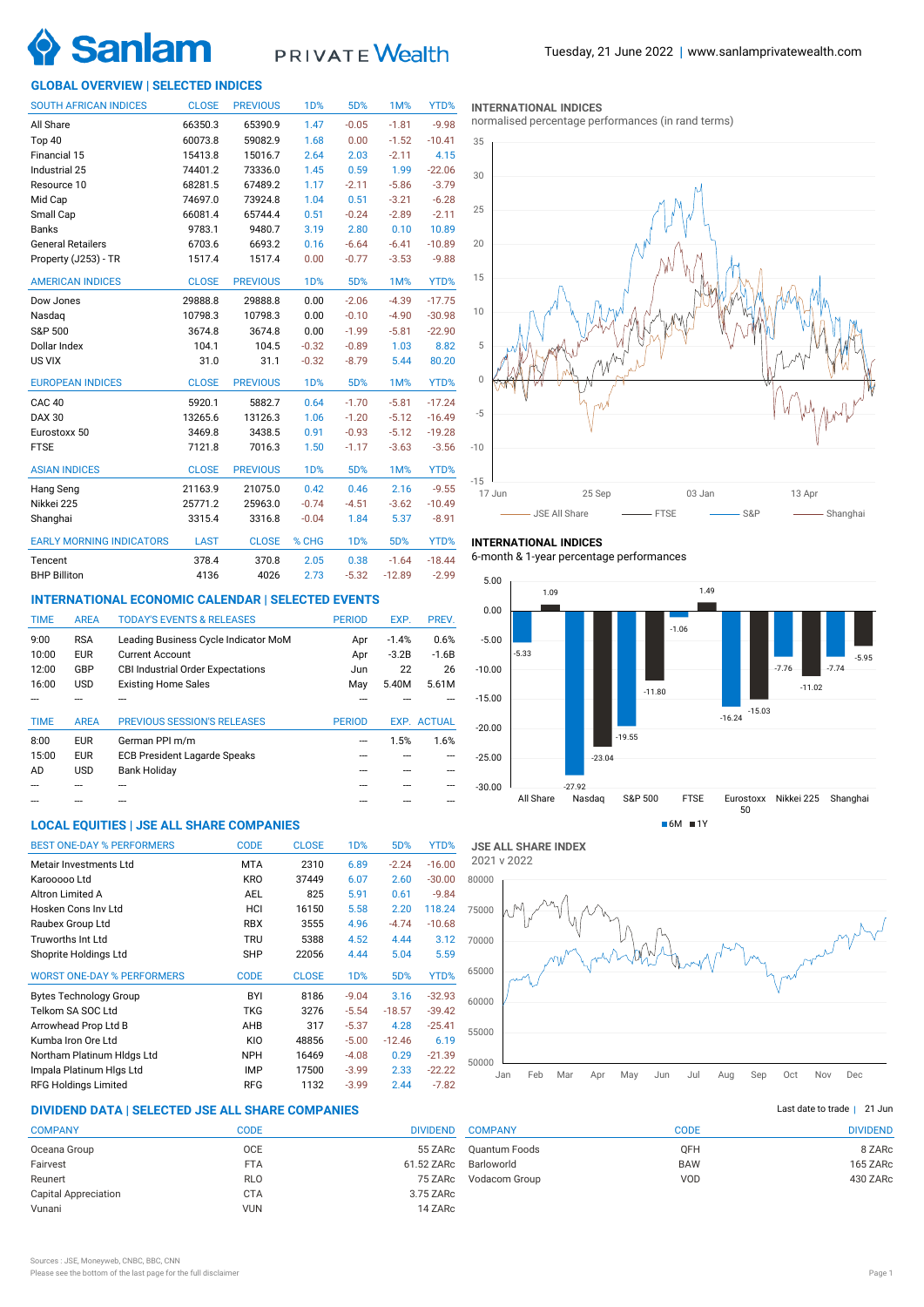| <b>COMPANY</b>                      | <b>CLOSE</b> | <b>PREVIOUS</b> | 1D%     | 5D%      | 1M%      | YTD%     |
|-------------------------------------|--------------|-----------------|---------|----------|----------|----------|
| Absa Group                          | 16500        | 15900           | 3.77    | 3.09     | $-0.34$  | 8.16     |
| Anglo                               | 65796        | 64696           | 1.70    | $-4.24$  | $-5.88$  | 0.96     |
| Angloplat                           | 143601       | 146364          | $-1.89$ | $-0.47$  | $-7.38$  | $-20.96$ |
| Anglo Gold Ashanti                  | 26334        | 25398           | 3.69    | 1.46     | $-4.92$  | $-19.88$ |
| Anheuser-Busch Inbev                | 83500        | 82706           | 0.96    | 0.48     | $-2.66$  | $-13.26$ |
| <b>Bhp Group Plc</b>                | 45211        | 45795           | $-1.28$ | $-6.85$  | $-14.73$ | $-4.70$  |
| <b>Bid Corp</b>                     | 31671        | 31251           | 1.34    | 0.53     | 0.00     | $-2.98$  |
| <b>British American Tobacco Plo</b> | 68715        | 67079           | 2.44    | 1.23     | 0.76     | 17.28    |
| Compagnie Financiere                | 15792        | 15695           | 0.62    | $-3.61$  | 5.50     | $-34.57$ |
| Capitec                             | 213306       | 207500          | 2.80    | 4.30     | $-0.79$  | 4.57     |
| Discovery                           | 13690        | 13392           | 2.23    | 4.62     | $-1.08$  | $-4.65$  |
| Firstrand                           | 6641         | 6423            | 3.39    | 1.86     | $-0.87$  | 9.23     |
| Goldfields                          | 16175        | 15679           | 3.16    | 6.78     | $-8.32$  | $-7.11$  |
| Glencore Plc                        | 9374         | 8988            | 4.29    | $-0.66$  | $-4.77$  | 15.51    |
| Implats                             | 17500        | 18227           | $-3.99$ | 2.33     | $-9.95$  | $-22.22$ |
| Kumba Iron Ore                      | 48856        | 51429           | $-5.00$ | $-12.46$ | $-3.87$  | 6.19     |
| Mondi Plc                           | 28561        | 27997           | 2.01    | 1.34     | $-2.25$  | $-27.72$ |
| Mtn Group                           | 14202        | 14007           | 1.39    | $-0.86$  | $-14.11$ | $-16.81$ |
| Naspers -N                          | 183078       | 179935          | 1.75    | 5.20     | 14.16    | $-25.94$ |
| Prosus Nv                           | 83480        | 81459           | 2.48    | 3.81     | 9.45     | $-36.26$ |
| <b>Stanbank</b>                     | 16287        | 15801           | 3.08    | 4.73     | 1.21     | 16.33    |
| Shoprite                            | 22056        | 21119           | 4.44    | 5.04     | 7.86     | 5.59     |
| Sanlam                              | 5495         | 5419            | 1.40    | $-0.51$  | $-12.53$ | $-7.43$  |
| Sasol                               | 38877        | 37370           | 4.03    | $-3.34$  | $-1.20$  | 50.10    |
| Sibanye Stillwater                  | 4284         | 4303            | $-0.44$ | $-1.54$  | $-7.17$  | $-12.75$ |
| Vodacom Group                       | 13666        | 13401           | 1.98    | 2.41     | $-5.67$  | 1.52     |

### **LOCAL INDICES**

1-year & 3-year percentage performances



 $1Y = 3Y$ 

# **EXPECTED COMPANY REPORTING SCHEDULE**

| <b>COMPANY</b>      | <b>CODE</b> | <b>RELEASE</b> | <b>DATE</b> |
|---------------------|-------------|----------------|-------------|
| Naspers             | <b>NPN</b>  | Final          | 21 Jun      |
| <b>PPC</b>          | <b>PPC</b>  | Final          | 21 Jun      |
| <b>RMB Holdings</b> | <b>RMH</b>  | Final          | 22 Jun      |
| Brait               | <b>BAT</b>  | Final          | 24 Jun      |
| Steinhoff           | <b>SNH</b>  | Interim        | 25 Jun      |

# **BANK AND OTHER SELECTED PREFERENCE SHARES**

| <b>COMPANY</b>          | <b>CODE</b> | <b>CLOSE</b> | <b>CLEAN YIELD</b> | APPROX. NXT. LDT |
|-------------------------|-------------|--------------|--------------------|------------------|
| <b>Invested Limited</b> | <b>INPR</b> | 9519         | 6.90               | 08 Jun '23       |
| <b>Standard Bank</b>    | <b>SBPP</b> | 8899         | 7.11               | 07 Sep '22       |
| <b>Firstrand Bank</b>   | <b>FSRP</b> | 9397         | 6.76               | 24 Aug '22       |
| Absa                    | ABSP        | 84700        | 6.88               | 14 Sep '22       |
| Capitec                 | CPIP        | 10500        | 6.33               | 14 Sep '22       |
| Steinhoff               | <b>SHFF</b> | 7750         | 8.87               | 19 Oct '22       |
| Grindrod                | GNDP        | 8711         | 8.76               | 20 Sep '22       |
| Netcare                 | <b>NTCP</b> | 8100         | 8.33               | 02 Nov '22       |
| Discovery               | <b>DSBP</b> | 9515         | 8.76               | 20 Sep '22       |
| Invicta                 | <b>IVTP</b> | 8700         | 10.66              | 22 Jun '22       |

#### SELECTED HEADLINES

Stocks in the Johannesburg Stock Exchange (JSE) were up, mirroring the modest gains in the global markets at the start of the week, which is likely to be dominated by news on the path for interest rates and inflation. Overall on the JSE, the All-Share index rose 1.47% to 66,350 points while the Top-40 index closed 1.68% higher at 60,074 points. Meanwhile, power utility Eskom has announced that stage two load shedding will return from Monday evening between 17:00 to 22:00, continuing until Thursday evening. In a statement issued on Monday, the utility blamed the latest round of blackouts on a shortage of generation capacity.



# **SENS ANNOUNCEMENTS**

SELECTED HEADLINES

### **OMNIA HOLDINGS LIMITED – Audited results**

'These results reflect the ongoing disciplined execution of our strategy in an increasingly complex and uncertain trading environment. Our teams performed well and focused on customer needs whilst leveraging the strength of our integrated supply chain and manufacturing capabilities. This allowed us to capture increased sales volumes while prudent cash management further supported our strong financial position at year end. Our people remain focused on the purposeful impact we make in the markets in which we operate. We will continue to grow our business organically and inorganically in green technologies and expand in selected geographies aligned to Omnia's purpose and enhance the impact on a greener world, underpinned by a culture of safety.' Seelan Gobalsamy (CEO). Revenue increased by 30% or R21 437 million (FY2021: R16 436 million). Headline earnings per share increased by 86% or 672 cents (FY2021: 361 cents). Earnings per share increased by 79% or 653 cents (FY2021: 364 cents).

### Move | 1.97% Open | 7500c Close | 7524c High | 7657c Low | 7451c

#### **STOR-AGE PROPERTY REIT LIMITED – Preliminary Summarised Consolidated Annual Financial Results**

SENS highlights include: Final dividend of 55.30 cents. Total return of 16.5%. Rental income and net property operating income up 15.0% and 16.7% respectively. Same-store rental income up 10.0% SA; 21.2% UK. Portfolio occupancy up 24 100m² (SA 9 700m²; UK 14 400m²). Total occupancy, including acquisitions and new developments, of 88.1% (SA – 88.1%; UK – 88.3%). Same-store closing occupancy over 90.0% in SA and the UK. Net investment property value up 22.4% to R9.26 billion. Loan-to-value ratio of 27.9%. Acquired 11 trading properties (SA – 2; UK – 9), completed three new developments in SA and increased the GLA in the portfolio by 56 500m². Development pipeline of 14 properties, four of which are already in progress with our JV partners. Moorfield JV – construction commenced at two locations (Heathrow and Bath) and two further sites secured. Announced development JV with Nedbank to develop two new properties in SA (Morningside and Bryanston). SA development pipeline of ten properties (c.R900 million and 60 800m² GLA). Completed restructuring of GBP debt facilities including seven-year £21 million sustainability-linked loan from Aviva Investors. Raised R575 million in an oversubscribed accelerated bookbuild in January 2022.

Move | 1.2% Open | 1420c Close | 1434c High | 1449c Low | 1400c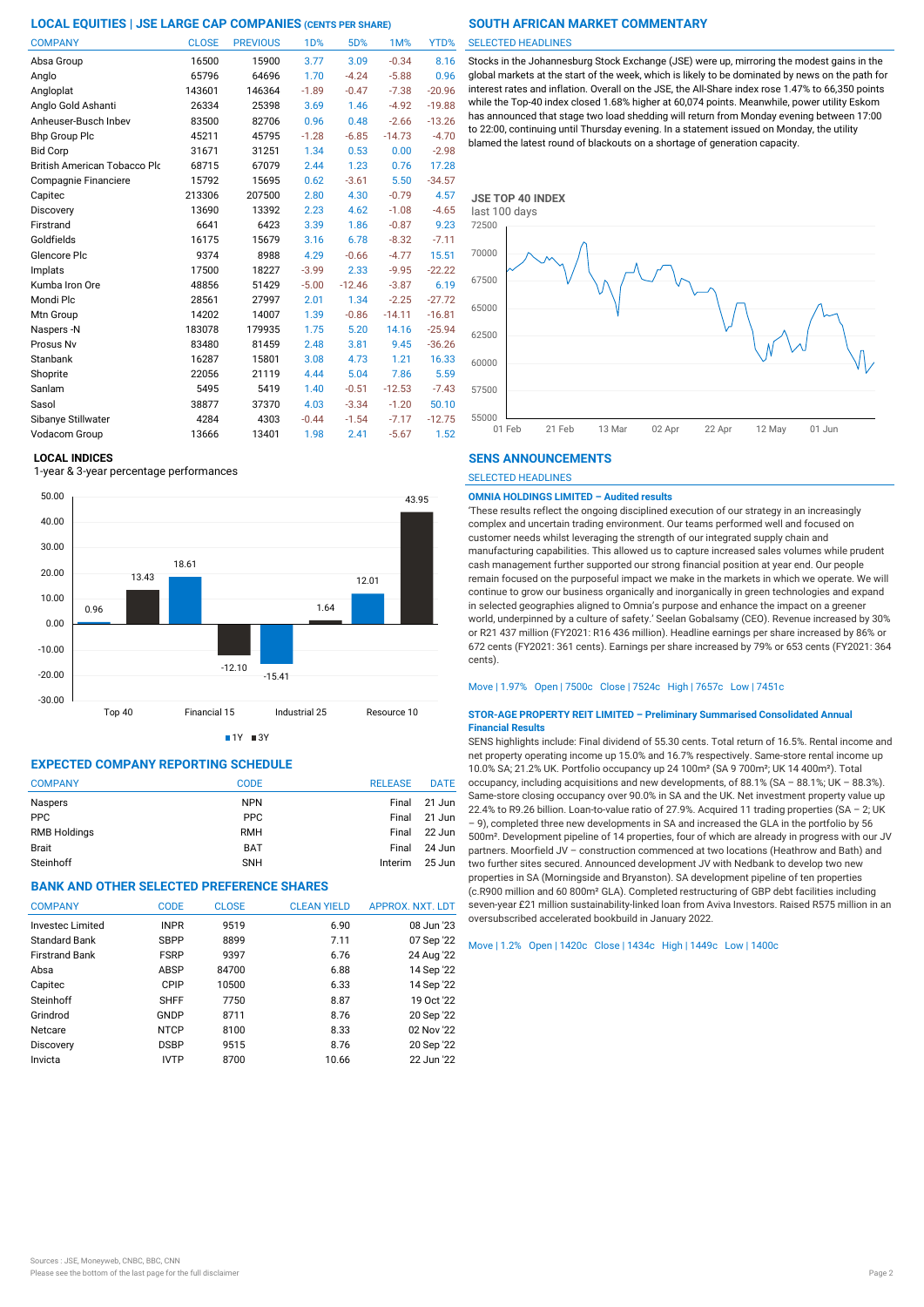# **LOCAL EQUITIES | JSE MID CAP COMPANIES (CENTS PER SHARE) LOCAL EQUITIES | JSE SMALL CAP COMPANIES (CENTS PER SHARE)**

| <b>COMPANY</b>                             | <b>CODE</b>       | <b>CLOSE</b> | <b>PREVIOUS</b> | 1 <sub>D</sub> % | 1M%          | YTD%                 | <b>COMPANY</b>               | <b>CODE</b>              | <b>CLOSE</b>  | <b>PREVIOUS</b> | 1 <sub>D</sub> % | 1M%          | YTD%             |
|--------------------------------------------|-------------------|--------------|-----------------|------------------|--------------|----------------------|------------------------------|--------------------------|---------------|-----------------|------------------|--------------|------------------|
| Aspen                                      | <b>APN</b>        | 13628        | 13737           | $-0.79$          | $-13.94$     | $-39.28$             | Advtech                      | ADH                      | 1660          | 1650            | 0.61             | $-5.14$      | $-5.57$          |
| African Rainbow                            | ARI               | 21431        | 21553           | $-0.57$          | $-11.30$     | $-7.31$              | Altron                       | AEL                      | 825           | 779             | 5.91             | $-14.24$     | $-9.84$          |
| Avi                                        | AVI               | 6529         | 6500            | 0.45             | 1.86         | $-11.65$             | Aeci                         | AFE                      | 9869          | 9894            | $-0.25$          | $-2.71$      | $-11.88$         |
| Barworld                                   | BAW               | 9100         | 9058            | 0.46             | $-12.88$     | $-39.48$             | <b>Alexander Forbes</b>      | AFH                      | 453           | 448             | 1.12             | 2.95         | 0.89             |
| <b>Bidvest Group</b>                       | <b>BVT</b>        | 21534        | 21071           | 2.20             | 6.56         | 13.67                | Afrimat                      | AFT                      | 5830          | 5712            | 2.07             | 1.57         | 1.51             |
| Capco                                      | CCO               | 2926         | 2830            | 3.39             | $-5.15$      | $-19.24$             | Arrowhead Prop.              | AHB                      | 317           | 335             | $-5.37$          | 0.96         | $-25.41$         |
| Clicks Group                               | <b>CLS</b>        | 29191        | 28579           | 2.14             | $-0.02$      | $-7.49$              | African Rainbow Cap.         | AIL                      | 635           | 621             | 2.25             | $-4.22$      | $-6.62$          |
| Coronation                                 | <b>CML</b>        | 3225         | 3170            | 1.74             | $-14.43$     | $-38.62$             | Adcock Ingram                | AIP                      | 5157          | 5180            | $-0.44$          | 1.70         | 2.22             |
| Dis-Chem                                   | <b>DCP</b>        | 3323         | 3274            | 1.50             | $-0.78$      | $-6.18$              | Astral                       | ARL                      | 18476         | 18581           | $-0.57$          | 6.32         | 7.01             |
| Distell Group                              | <b>DGH</b>        | 16850        | 16730           | 0.72             | $-2.38$      | $-0.18$              | Attacq                       | ATT                      | 565           | 580             | $-2.59$          | $-11.72$     | $-29.29$         |
| Drdgold                                    | <b>DRD</b>        | 1046         | 1052            | $-0.57$          | $-0.29$      | $-20.76$             | <b>Brait</b>                 | BAT                      | 453           | 459             | $-1.31$          | 14.68        | 0.22             |
| Exxaro Resources                           | EXX               | 19934        | 19776           | 0.80             | $-3.52$      | 30.40                | <b>Blue Label Telecoms</b>   | <b>BLU</b>               | 578           | 595             | $-2.86$          | 29.02        | 13.56            |
| Fortress Reit A                            | FFA               | 1150         | 1167            | $-1.46$          | $-3.20$      | $-8.00$              | <b>Bytes Technology</b>      | BYI                      | 8186          | 9000            | $-9.04$          | $-4.92$      | $-32.93$         |
| Fortress Reit B                            | FFB               | 363          | 350             | 3.71             | $-3.20$      | 11.69                | <b>City Lodge Hotels</b>     | <b>CLH</b>               | 419           | 410             | 2.20             | $-3.68$      | $-22.55$         |
| Growthpoint                                | GRT               | 1290         | 1294            | $-0.31$          | $-5.29$      | $-16.07$             | Curro                        | COH                      | 895           | 910             | $-1.65$          | $-11.39$     | $-28.11$         |
| Harmony Gold                               | <b>HAR</b>        | 5296         | 5196            | 1.92             | $-4.34$      | $-20.48$             | Cashbuild                    | <b>CSB</b>               | 26154         | 25329           | 3.26             | $-3.84$      | 0.21             |
| Investec                                   | INL               | 8910         | 8701            | 2.40             | $-5.96$      | 1.77                 | Datatec                      | <b>DTC</b>               | 3573          | 3475            | 2.82             | $-8.69$      | $-7.19$          |
| Investec                                   | <b>INP</b>        | 8760         | 8546            | 2.50             | $-6.48$      | 1.05                 | Emira                        | <b>EMI</b>               | 925           | 920             | 0.54             | $-6.57$      | $-2.63$          |
| Italtile                                   | <b>ITE</b>        | 1451         | 1480            | $-1.96$          | $-2.09$      | $-13.63$             | Epp N.V                      | <b>EPP</b>               | 46            | 46              | 0.00             | $-96.24$     | $-96.05$         |
| Libhold                                    | LBH               | 10422        | 10422           | 0.00             | 0.00         | 10.24                | <b>Equites Property Fund</b> | EQU                      | 1888          | 1906            | $-0.94$          | $-3.77$      | $-17.88$         |
| Life Healthcare                            | <b>LHC</b>        | 1786         | 1764            | 1.25             | $-5.45$      | $-25.68$             | <b>Famous Brands</b>         | <b>FBR</b>               | 6353          | 6500            | $-2.26$          | 17.65        | $-18.72$         |
| Multichoice Group                          | <b>MCG</b>        | 11718        | 11672           | 0.39             | $-9.35$      | $-3.97$              | Grindrod                     | GND                      | 884           | 890             | $-0.67$          | 31.55        | 78.59            |
| Mediclinic Int.                            | MEI               | 8536         | 8856            | $-3.61$          | 20.34        | 25.42                | Hci                          | HCI                      | 16150         | 15297           | 5.58             | $-3.03$      | 118.24           |
| Montauk Renewables                         | <b>MKR</b>        | 20300        | 20783           | $-2.32$          | 9.73         | 18.02                | Hudaco                       | HDC                      | 14834         | 15300           | $-3.05$          | 4.66         | 12.51            |
| Mr Price Group                             | <b>MRP</b>        | 19033        | 18995           | 0.20             | $-5.23$      | $-4.60$              | Hammerson Plc                | HMN                      | 430           | 418             | 2.87             | $-20.07$     | $-40.19$         |
| Momentum                                   | MTM               | 1452         | 1482            | $-2.02$          | $-3.46$      | $-23.38$             | Hyprop                       | <b>HYP</b>               | 3600          | 3581            | 0.53             | 2.30         | $-3.36$          |
| Ninety One Plc                             | N91               | 3873         | 3850            | 0.60             | $-12.57$     | $-32.62$             | Investec Australia Prop.     | IAP                      | 2078          | 2015            | 3.13             | $-1.80$      | 8.12             |
| Nedbank                                    | <b>NED</b>        | 21856        | 21145           | 3.36             | 4.14         | 24.88                | Investec Prop Fund           | IPF                      | 1055          | 1056            | $-0.09$          | $-13.88$     | $-14.92$         |
| Northam Platinum                           | <b>NHM</b>        | 16469        | 17169           | $-4.08$          | $-6.98$      | $-21.39$             | Imperial                     | <b>IPL</b>               | 6595          | 6595            | 0.00             | 0.00         | 3.06             |
| Nepi Rockcastle Plc                        | <b>NRP</b>        | 9015         | 8916            | 1.11             | $-4.67$      | $-14.95$             | Jse                          | <b>JSE</b>               | 10030         | 10142           | $-1.10$          | $-6.52$      | $-10.45$         |
| Netcare                                    | <b>NTC</b>        | 1483         | 1474            | 0.61             | $-1.13$      | $-6.61$              | Kap Industrial               | <b>KAP</b>               | 425           | 419             | 1.43             | $-8.41$      | $-2.75$          |
| Ninety One                                 | NY1               | 3760         | 3728            | 0.86             | $-14.17$     | $-33.46$             | Karooooo                     | <b>KRO</b>               | 37449         | 35305           | 6.07             | $-2.73$      | $-30.00$         |
| Old Mutual                                 | <b>OMU</b>        | 1136         | 1140            | $-0.35$          | $-5.73$      | $-13.28$             | Psg Konsult                  | <b>KST</b>               | 1218          | 1246            | $-2.25$          | $-0.08$      | $-9.38$          |
| Pik N Pay                                  | <b>PIK</b>        | 5556         | 5500            | 1.02             | 2.47         | 5.89                 | <b>Liberty Two Degrees</b>   | L <sub>2</sub> D         | 395           | 390             | 1.28             | $-3.66$      | $-16.84$         |
| Pepkor                                     | PPH               | 2106         | 2048            | 2.83             | 5.62         | $-3.79$              | Long4Life                    | L <sub>4</sub> L         | 621           | 621             | 0.00             | 0.16         | 6.34             |
| Psg                                        | <b>PSG</b>        | 8780         | 8738            | 0.48             | $-3.19$      | $-1.61$              | Libstar                      | LBR                      | 520           | 539             | $-3.53$          | $-5.45$      | $-21.80$         |
| Quilter Plc                                | QLT               | 2145         | 2140            | 0.23             | $-11.44$     | $-32.29$             | Lighthouse Capital           | LTE                      | 715           | 715             | 0.00             | $-8.92$      | $-20.56$         |
| Rbplapts                                   | <b>RBP</b>        | 14600        | 14636           | $-0.25$          | $-4.26$      | $-6.60$              | Massmart                     | <b>MSM</b>               | 3479          | 3415            | 1.87             | $-2.85$      | $-42.67$         |
| Redefine                                   | <b>RDF</b>        | 369          | 371             | $-0.54$          | $-10.65$     | $-16.14$             | Mas Real Estate Inc          | <b>MSP</b>               | 2005          | 1960            | 2.30             | 4.10         | $-4.66$          |
| Remgro                                     | <b>REM</b>        | 13153        | 12838           | 2.45             | $-5.65$      | 0.29                 | Metair                       | <b>MTA</b>               | 2310          | 2161            | 6.89             | $-16.00$     | $-16.00$         |
| Resilient Reit<br><b>Rand Merchant Inv</b> | <b>RES</b><br>RMI | 5342<br>2782 | 5350<br>2748    | $-0.15$<br>1.24  | 0.79<br>2.02 | $-10.59$<br>$-38.41$ | Motus<br>M&R Hold            | <b>MTH</b><br><b>MUR</b> | 11015<br>1050 | 10855<br>1050   | 1.47<br>0.00     | 2.99<br>2.54 | 0.05<br>$-26.42$ |
| <b>Reinet Investments Sca</b>              | <b>RNI</b>        | 27487        | 26514           | 3.67             | $-12.18$     | $-3.90$              | Oceana                       | OCE                      | 5600          | 5619            | $-0.34$          | 0.02         | 0.83             |
|                                            | <b>SAP</b>        | 5368         | 5419            | $-0.94$          | $-6.22$      | 17.56                | Omnia                        | OMN                      | 7524          | 7379            | 1.97             | $-12.73$     | 17.54            |
| Sappi<br>Santam                            | <b>SNT</b>        | 26946        | 27200           | $-0.93$          | $-3.02$      | 0.17                 | Pan African Resource         | <b>PAN</b>               | 377           | 385             | $-2.08$          | $-8.94$      | $-1.82$          |
| Spar                                       | SPP               | 13803        | 13586           | 1.60             | $-7.14$      | $-17.41$             | Raubex                       | RBX                      | 3555          | 3387            | 4.96             | -7.18        | -10.68           |
| Sirius Real Estate                         | <b>SRE</b>        | 1808         | 1830            | $-1.20$          | $-20.32$     | $-40.39$             | Rhodes Food Pty              | <b>RFG</b>               | 1132          | 1179            | $-3.99$          | 4.72         | $-7.82$          |
| Tigebrands                                 | <b>TBS</b>        | 13999        | 13999           | 0.00             | 0.72         | $-22.66$             | Reunert                      | RLO                      | 4313          | 4376            | $-1.44$          | 6.89         | $-18.62$         |
| The Foschini Group                         | <b>TFG</b>        | 12603        | 12396           | 1.67             | $-9.58$      | 1.72                 | Sa Corp Real Estate          | SAC                      | 196           | 197             | $-0.51$          | $-9.68$      | $-16.60$         |
| Thungela Resources                         | <b>TGA</b>        | 23308        | 23154           | 0.67             | $-12.58$     | 175.70               | Steinhoff International N.V. | <b>SNH</b>               | 267           | 276             | $-3.26$          | 2.30         | $-46.81$         |
| Telkom                                     | <b>TKG</b>        | 3276         | 3468            | $-5.54$          | $-26.28$     | $-39.42$             | Super                        | SPG                      | 3017          | 2952            | 2.20             | 7.75         | $-11.29$         |
| Truworths                                  | <b>TRU</b>        | 5388         | 5155            | 4.52             | 6.50         | 3.12                 | Stor-Age Property Reit       | SSS                      | 1434          | 1417            | 1.20             | 1.92         | $-1.44$          |
| Textainer                                  | <b>TXT</b>        | 44000        | 44484           | $-1.09$          | $-9.33$      | $-23.48$             | Stenprop                     | STP                      | 3460          | 3460            | 0.00             | $-3.81$      | $-19.53$         |
| Woolies                                    | WHL               | 5634         | 5473            | 2.94             | 8.16         | 8.64                 | Sun Int                      | <b>SUI</b>               | 2680          | 2686            | $-0.22$          | $-2.72$      | $-5.80$          |
|                                            |                   |              |                 |                  |              |                      | <b>Transaction Capital</b>   | <b>TCP</b>               | 3925          | 3859            | 1.71             | $-9.77$      | $-12.84$         |
|                                            |                   |              |                 |                  |              |                      | <b>Tsogo Sun Hotels</b>      | <b>TGO</b>               | 323           | 321             | 0.62             | $-4.72$      | $-8.24$          |
|                                            |                   |              |                 |                  |              |                      |                              |                          |               |                 |                  |              |                  |

# **SOUTH AFRICAN 10-YEAR BOND**

2021 v 2022



# **10-YEAR BOND YIELD | SELECTED ITEMS (BASIS POINT CHANGE)**

| <b>REGION</b>        | <b>YIELD</b> | 1D% | 1M% | YTD% |
|----------------------|--------------|-----|-----|------|
| <b>United States</b> | 3.28         | 5   | 50  | 179  |
| United Kingdom       | 2.6          | --- | 71  | 183  |
| Germany              | 1.74         | --- | 81  | 192  |
| Japan                | 0.23         | --- | -1  | 19   |
| South African 10Y    | 10.24        | -1  | 52  | 115  |

Wbhovco WBO 8105 7983 1.53 0.67 -28.45 Vukile VKE 1359 1363 -0.29 6.76

Zeder Investments 2ED 183 177 3.39 -6.15 -43.52

Tsogo Sun Gaming TSG 1116 1128 -1.06 4.79 -4.21

# **GLOBAL INTEREST RATES | SELECTED ITEMS**

| <b>CURRENT RATE</b> |  |  |  |
|---------------------|--|--|--|
| 1.50%-1.75%         |  |  |  |
| 1.25%               |  |  |  |
| 0,00%               |  |  |  |
| 4.75%               |  |  |  |
| 8.25%               |  |  |  |
|                     |  |  |  |

 $9.86$ <br>-28.45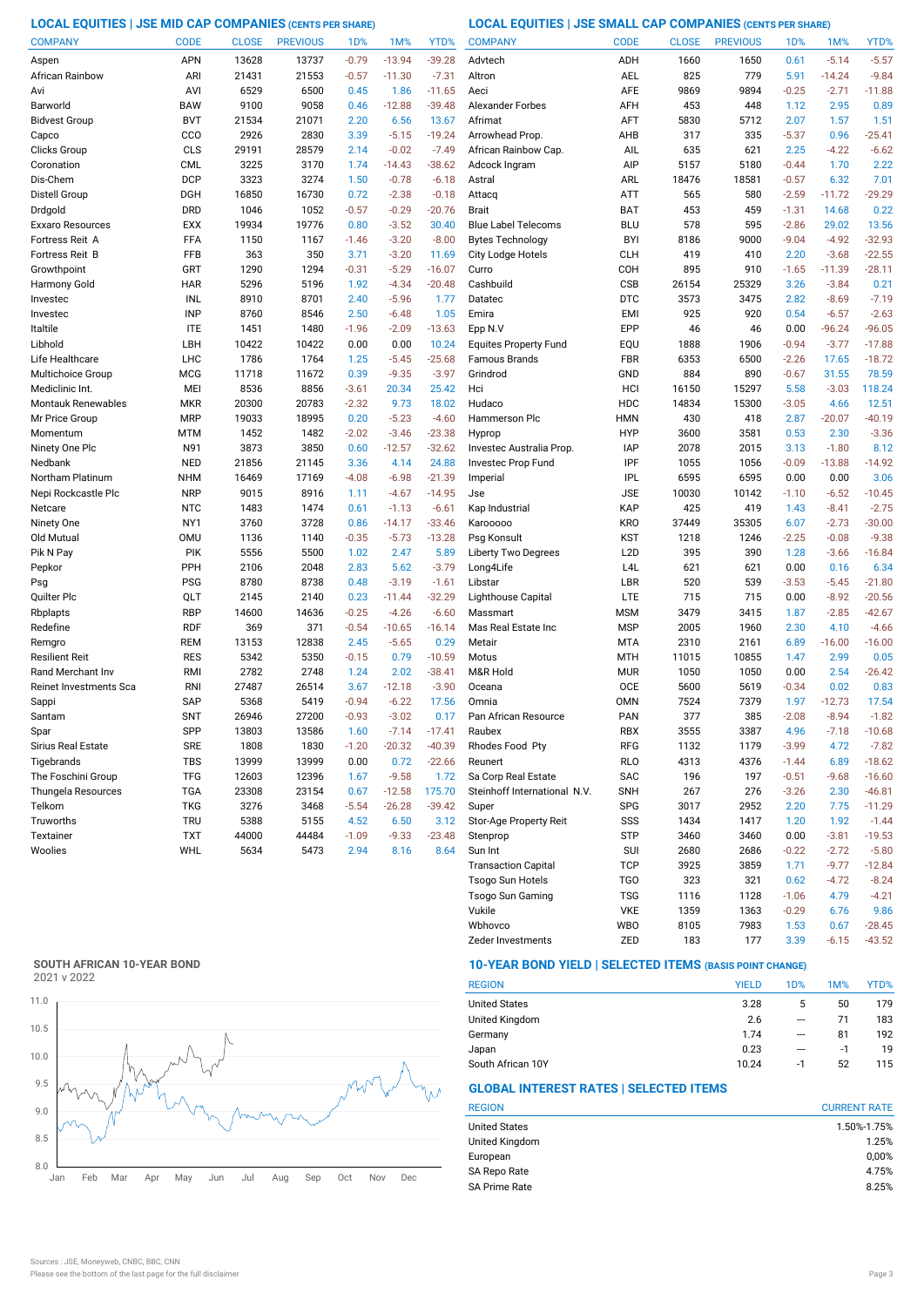# **EUROPEAN INDICES**

normalised percentage performances



**AMERICAN INDICES**

normalised percentage performances



#### **ASIAN INDICES**

normalised percentage performances



Please see the bottom of the last page for the full disclaimer Page 3 Sources : JSE, Moneyweb, CNBC, BBC, CNN

### **GLOBAL MARKETS EUROPEAN MARKET COMMENTARY**

#### SELECTED HEADLINES

European stocks closed higher on Monday after a tumultuous five days of trading last week. The pan-European Stoxx 600 closed up by around 0.9%, with banks surging 3.3% to lead the gains as most sectors and major bourses ended in positive territory. French markets nudged higher but lagged other major European bourses after President Emmanuel Macron lost his absolute majority in the country's parliamentary election, potentially jeopardizing his economic agenda. On the data front in Europe, German producer prices soared by 33.6% year-on-year in May, their largest increase on record, according to new official statistics published Monday.



#### **AMERICAN MARKET COMMENTARY**

SELECTED HEADLINES

Markets in the U.S. were closed on Monday for a public holiday.



#### **ASIAN MARKET COMMENTARY**

# SELECTED HEADLINES

Asia-Pacific markets were mostly buoyant this morning. Meanwhile, the Reserve Bank of Australia governor Philip Lowe said in a speech that he expected inflation in Australia to peak at around 7% by the end of the year as pandemic-related supply chain disruptions resolve. Lowe said monetary policy tightening and interest rate hikes globally would work together to drive down inflation by creating a balance between the demand and supply of goods.